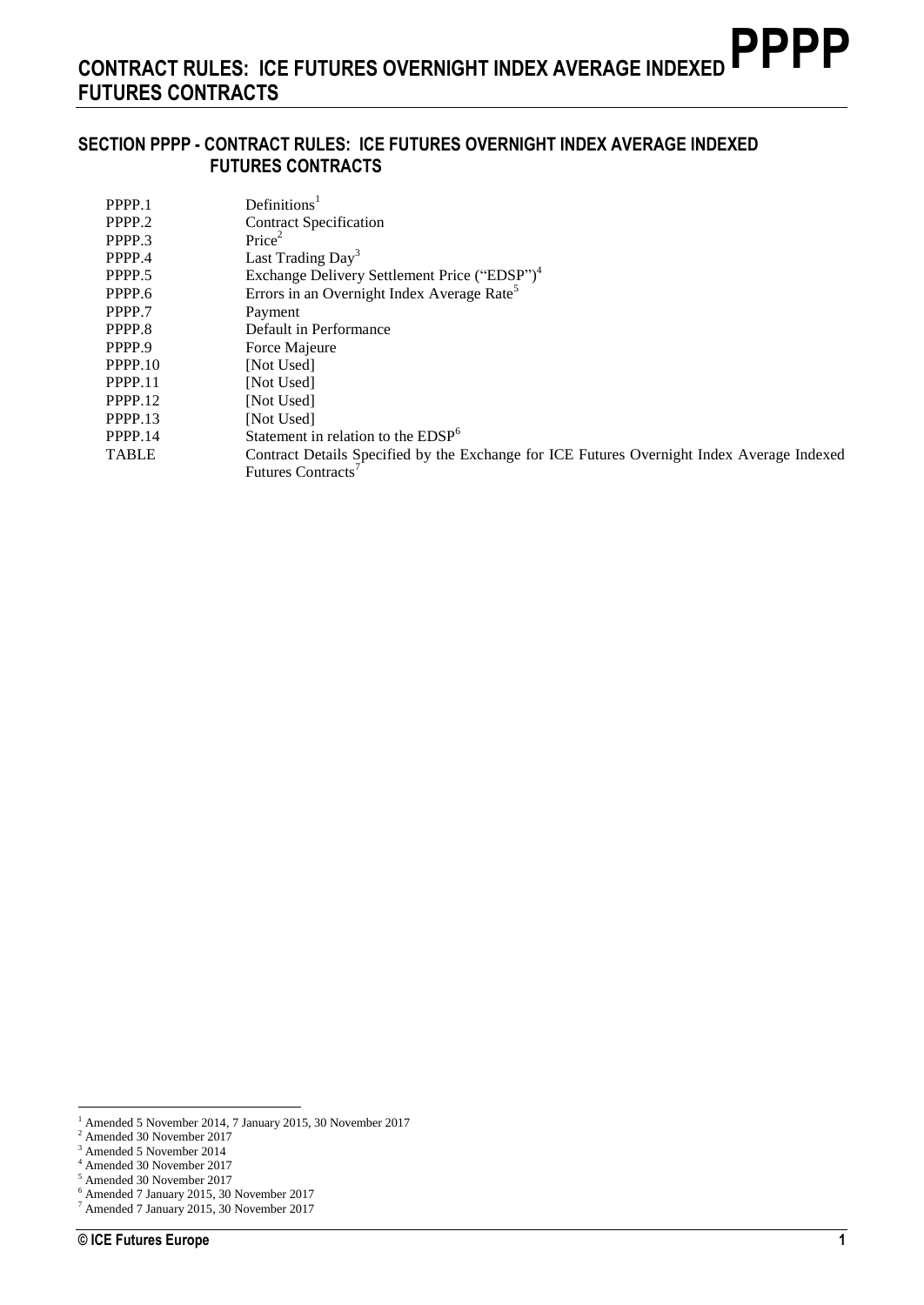## **PPPP.1 DEFINITIONS<sup>8</sup>**

- (a) Save as otherwise specified herein, words and phrases defined in the Regulations shall have the same meanings in these Contract Rules and in the Administrative Procedures.
- (b) In these Contract Rules and the Administrative Procedures:

| "Administrative Procedures" | means the administrative procedures at Rule QQQQ implemented by the<br>Exchange for the purposes of these Contract Rules.                                                                                                                                                                                                                             |
|-----------------------------|-------------------------------------------------------------------------------------------------------------------------------------------------------------------------------------------------------------------------------------------------------------------------------------------------------------------------------------------------------|
| "Accrual Period"            | means the period for which quoted rates in the relevant Overnight Index<br>Average are included in the determination of the EDSP in respect of a<br>Contract, where the first day of the Accrual Period is the first calendar<br>day of the Delivery Month, and the last day of the Accrual Period is the<br>last calendar day of the Delivery Month. |
| "Benchmark Administrator"   | means the organisation that is responsible for administering, governing<br>and publishing the relevant currency's OverNight Index Average.                                                                                                                                                                                                            |
| "business day"              | means:                                                                                                                                                                                                                                                                                                                                                |
|                             | (i) with respect to Sterling denominated contracts a day on which<br>commercial banks are open for general business in London                                                                                                                                                                                                                         |
|                             | (ii) with respect to Euro denominated contracts a day on which the Trans-<br>European Automated Real-Time Gross Settlement Express Transfer<br>(TARGET) System is open.                                                                                                                                                                               |
| "Contract"                  | means a contract made expressly or impliedly under these Contract Rules<br>for the sale and purchase of one or more lots, and "registered Contract"<br>means a Contract registered by the Clearing House.                                                                                                                                             |
| "delivery month"            | means each month specified by the Exchange as such pursuant to the<br>Regulations.                                                                                                                                                                                                                                                                    |
| "EDSP"                      | means the Exchange Delivery Settlement Price and has the meaning<br>attributed to it in Rule PPPP.5.                                                                                                                                                                                                                                                  |
| "EDSP Rate"                 | has the meaning attributed to it in Rule PPPP.5(b).                                                                                                                                                                                                                                                                                                   |
| "EONIA"                     | means the Euro OverNight Index Average, being a weighted average rate<br>of interest of euro-denominated overnight unsecured lending transactions<br>in the inter-bank market calculated on each business day by the European<br>Central Bank.                                                                                                        |
| "EONIA rate"                | means a rate computed by the European Central Bank in respect of<br>EONIA on a particular business day                                                                                                                                                                                                                                                |
| "euro" and " $\epsilon$ "   | denote the single currency of the European Union introduced in<br>participating Member States pursuant to their participation in Economic<br>and Monetary Union in the European Union.                                                                                                                                                                |
| "Last Trading Day"          | means, in respect of a delivery month, the last business day in the<br>calendar month (subject to Rule PPPP.4).                                                                                                                                                                                                                                       |

 $\overline{a}$ <sup>8</sup> Amended 05 November 2014, 7 January 2015, 30 November 2017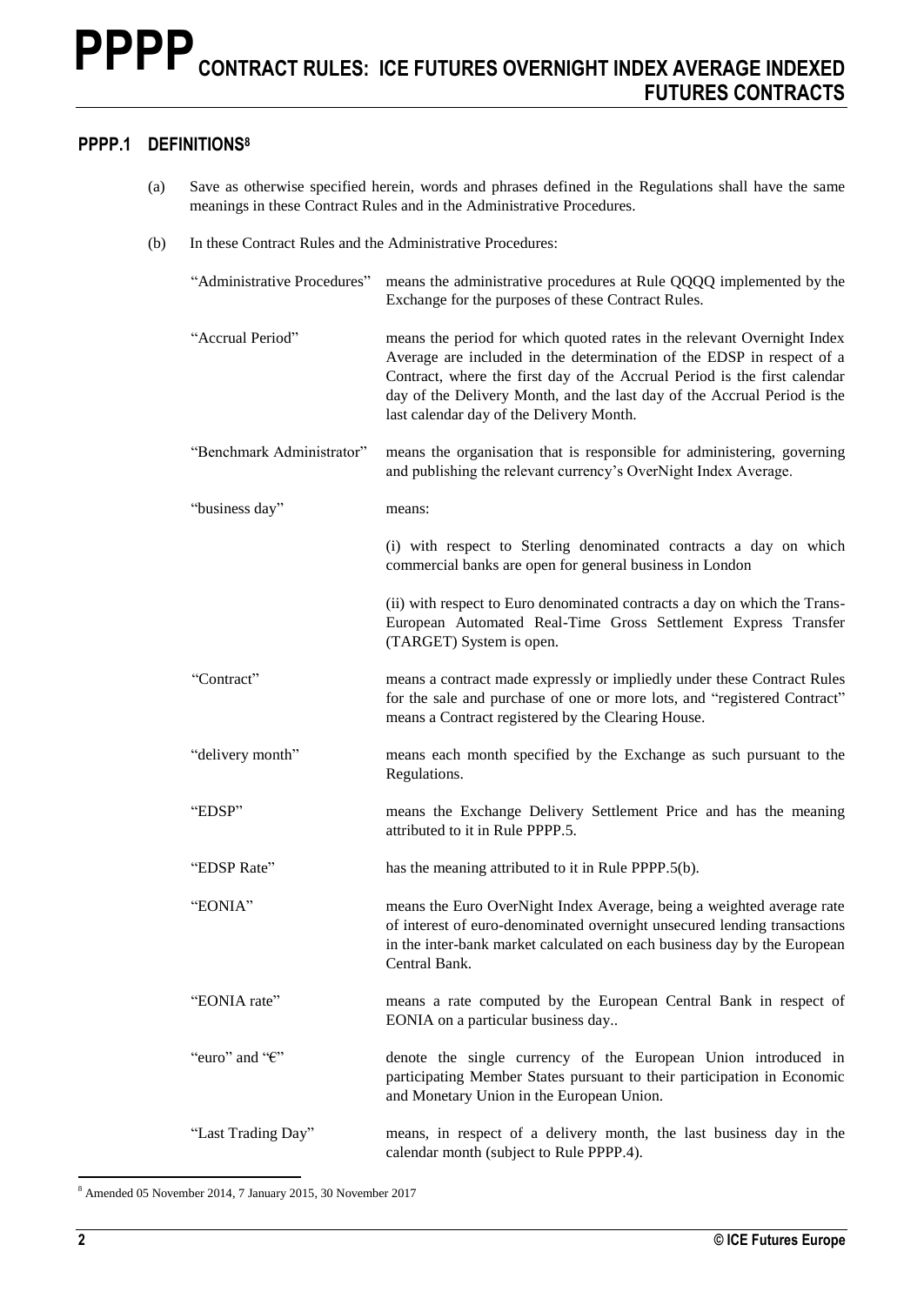## **CONTRACT RULES: ICE FUTURES OVERNIGHT INDEX AVERAGE INDEXED FUTURES CONTRACTS PPPP**

| " $10t$ "                      | means the unit of trading in respect of a Contract.                                                                                                                                                             |  |
|--------------------------------|-----------------------------------------------------------------------------------------------------------------------------------------------------------------------------------------------------------------|--|
| "OverNight Index Average"      | means the average rate of interest of overnight unsecured lending<br>transactions in the inter-bank market calculated on each business day by<br>the relevant Benchmark Administrator in the relevant currency. |  |
| "OverNight Index Average rate" | means the EONIA rate or the SONIA rate, as the case may be.                                                                                                                                                     |  |
| "Member State"                 | means a member of the European Union.                                                                                                                                                                           |  |
| "Settlement Day"               | means:                                                                                                                                                                                                          |  |
|                                | (i)<br>with respect to a Contract to which Section A in the Table<br>applies, the first business day after the Last Trading Day.                                                                                |  |
|                                | (ii)<br>with respect to a Contract to which Section B in the Table<br>applies, the second business day after the Last Trading Day.                                                                              |  |
| "SONIA"                        | means the Sterling OverNight Index Average as published by the<br>Benchmark Administrator or its agent;                                                                                                         |  |
| "SONIA rate"                   | means a rate computed by the Benchmark Administrator or its agent with<br>respect to SONIA on a particular business day.                                                                                        |  |
| "Sterling" and "£"             | means the lawful currency of the United Kingdom;                                                                                                                                                                |  |

(c) [Not used]

## **PPPP.2 CONTRACT SPECIFICATION**

(a) Each Contract shall be for one or more lots for the delivery month specified.

#### **PPPP.3 PRICE<sup>9</sup>**

- (a) Bids and offers shall be quoted in "Basis Points" and where the minimum price movement is a half Basis Point or quarter Basis Point as specified by the Exchange in the Table, half Basis Points and quarter Basis Points.
- (b) One Basis Point shall be 0.01 and shall have a value equal to the Basis Point value as specified by the Exchange in the Table.

#### **PPPP.4 LAST TRADING DAY<sup>10</sup>**

- (a) On the Last Trading Day:
	- (i) trading in Contracts for the relevant delivery month shall cease at such time as may be specified in the Administrative Procedures.

 $\overline{a}$ <sup>9</sup> Amended 30 November 2017

<sup>&</sup>lt;sup>10</sup> Amended 5 November 2014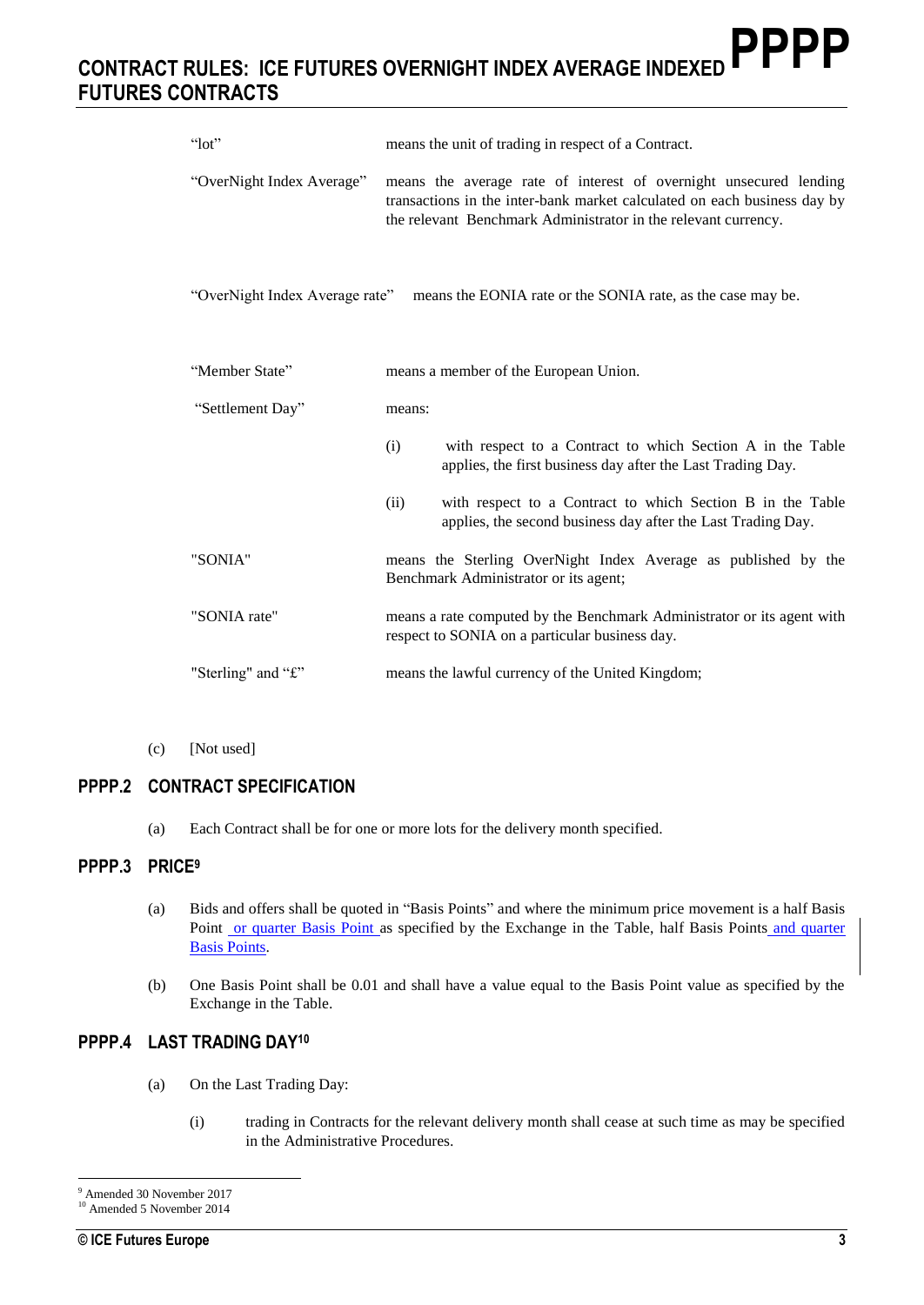- (ii) the Exchange shall calculate the EDSP for such Contracts in accordance with Rule PPPP.5.
- (b) If, at any time after the close of trading two business days prior to the day which would have been the Last Trading Day in respect of a delivery month, it becomes known to the Exchange that the day which would have been the Last Trading Day will not be a business day, then the business day immediately preceding such day shall become the Last Trading Day in respect of that delivery month and the Exchange shall publish a notice posted on the Market to that effect.

#### **PPPP.5 EXCHANGE DELIVERY SETTLEMENT PRICE ("EDSP") 11**

- (a) The EDSP shall be calculated by reference to a rate (the "EDSP Rate"), specified in or pursuant to this Rule PPPP.5, which shall be calculated by reference to the OverNight Index Average rate as calculated and published in respect of each business day during the Accrual Period.
- (b) Subject to Rule PPPP.5(c), the EDSP Rate shall be:
	- (i) In respect of the One Month EONIA Indexed Contract:

$$
EDSP Rate = \left[\frac{360}{N} \left\{ \prod_{i=1}^{x} (A_i) - 1 \right\} \right] \times 100
$$

where:

- $x =$  the number of EONIA rates determined in the Accrual Period.
- $N =$  the total number of calendar days in the Accrual Period; and
- $A_i =$  the overnight return factor in respect of the i<sup>th</sup> EONIA rate of the Accrual Period, determined as

$$
A_i = \left(1 + \frac{E_i * d_i}{360}\right)
$$

and rounded to eight decimal places, where:

- $E_i =$  the i<sup>th</sup> EONIA rate of the Accrual Period, expressed in such a way that for a rate of 5% per annum,  $E_i = 0.05$ .
- $d_i =$  the number of days that Ei is applied, such that  $d_i$  represents the number of calendar days between the day in respect of which the rate  $E_i$  is determined and the next day on which an EONIA rate is published.
- (ii) In respect of the One Month SONIA Indexed Contract the EDSP Rate shall be the arithmetic average of the daily SONIA rate for the delivery month:

$$
EDSP Rate = \left[\frac{\sum_{i=1}^{n} S_i}{N}\right] X 100
$$

where:

<sup>&</sup>lt;sup>11</sup> Amended 30 November 2017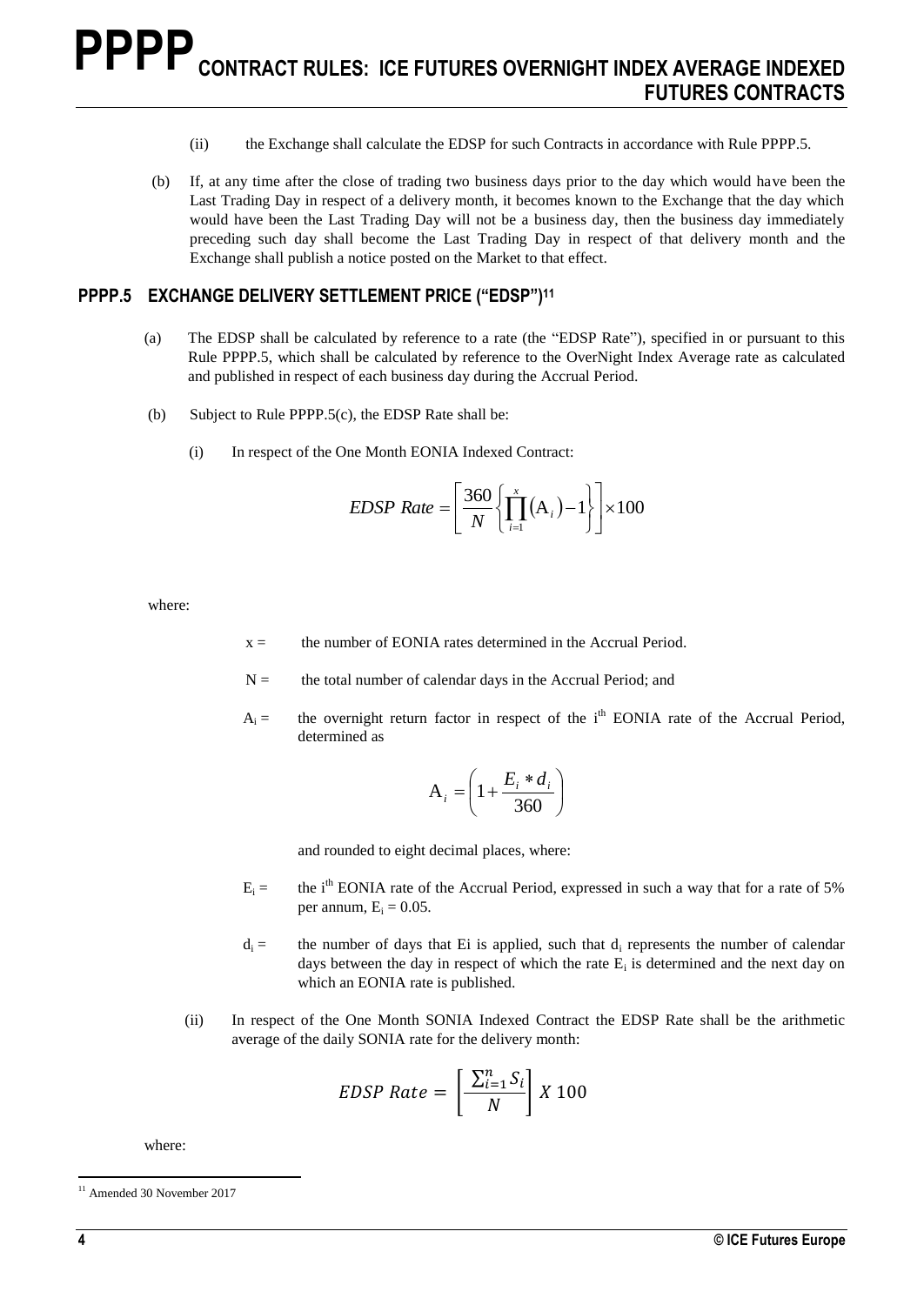- $S_i$  = the *i*<sup>th</sup> SONIA Rate of the Accrual Period, expressed in such a way that for a rate of 1% per annum,  $S_i=0.01$ .
- $N =$  the total number of calendar days in the Accrual Period; and

for calendar days on which the SONIA rate is not computed (e.g., Saturdays, Sundays and bank holidays) the rate shall be the rate determined on the most recent business day for which a rate was determined.

- (c) The Exchange may at its discretion resolve, prior to five business days prior to the commencement of the Accrual Period in respect of a delivery month, that the reference rate used to determine the EDSP Rate in accordance with Rule PPPP.5(b)(i) & PPPP.5(b)(ii) shall be a rate other than EONIA or SONIA respectively and subject always to the proviso that the EDSP rate shall be calculated with reference to over-night interest rates in the relevant currency, as the case may be, generally available in the interbank market during the Accrual Period. Any such determination by the Exchange shall be the subject of a notice posted on the Market.
- (d) The EDSP shall be a figure calculated in accordance with the formula:

 $100.00 - R$ 

where  $R =$  the EDSP Rate, save as provided in Rule PPPP.5(e).

- (e) With respect to PPPP.5(b)(i) where the EDSP Rate is not an exact multiple of 0.001, it will be rounded to the nearest 0.001 or, where the EDSP Rate is an exact uneven multiple of 0.0005, to the nearest lower 0.001. With respect to PPPP.5(b)(ii) where the EDSP Rate is not an exact multiple of 0.0001, it will be rounded to the nearest 0.0001 or, where the EDSP Rate is greater than or equal to 0.00005, it will be rounded up to the nearest 0.0001.
- (f) The Exchange shall publish a provisional EDSP and the final EDSP at such times as are specified in the Administrative Procedures. The final EDSP shall be final and binding for all purposes.

#### **PPPP.6 ERRORS IN AN OVERNIGHT INDEX AVERAGE RATE<sup>12</sup>**

- (a) If not later than thirty minutes after the provisional EDSP for a particular delivery month is first published, any member of the Exchange notifies Exchange officials of, or there otherwise comes to the attention of Exchange officials, an alleged or apparent error in a relevant OverNight Index Average rate due to any cause whatsoever, then Exchange officials shall request the relevant Benchmark Administrator to investigate such alleged or apparent error. If the relevant Benchmark Administrator corrects a relevant OverNight Index Average rate affected thereby, Exchange officials shall calculate or re-calculate (as the case may be) the EDSP Rate and the EDSP in accordance therewith. No correction shall be accepted and no re-calculation of the EDSP Rate and EDSP shall be made by Exchange officials in respect of any error notified to Exchange officials or coming to their attention after the expiry of such thirty minute period.
- (b) No correction to an OverNight Index Average rate shall be accepted and no re-calculation of the EDSP shall be made other than as may be allowed for in Rule PPPP.6(a).
- (c) Neither the Exchange nor Exchange officials shall have any liability whatsoever in respect of any decision as to whether or not to correct an OverNight Index Average rate or as to the amount of any correction, or as to whether or not to re-calculate the EDSP.

<sup>12</sup> Amended 30 November 2017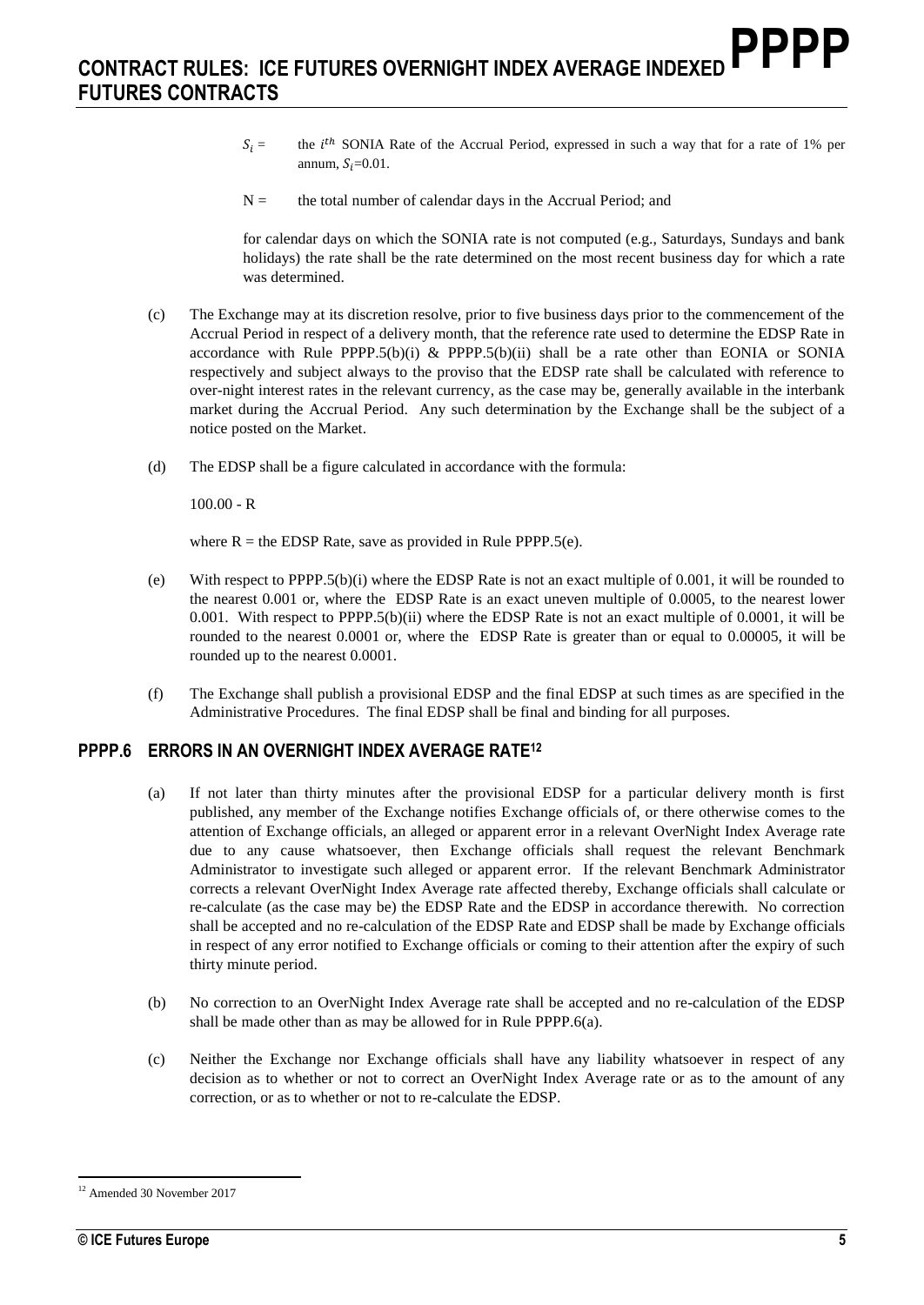#### **PPPP.7 PAYMENT**

- (a) In respect of each lot comprised in a Contract the following payments shall be made by the time on the Settlement Day specified by the Exchange in the Administrative Procedures:
	- (i) where the EDSP exceeds the Contract price, payment by the Seller to the Clearing House or payment by the Clearing House to the Buyer, or both (as the case may require), and
	- (ii) where the Contract price exceeds the EDSP, payment by the Buyer to the Clearing House or payment by the Clearing House to the Seller, or both (as the case may require),

of an amount calculated by multiplying the difference in Basis Points between the EDSP and the Contract price by the value per lot of one Basis Point as specified in the Table.

#### **PPPP.8 DEFAULT IN PERFORMANCE**

- (a) A Buyer or Seller other than the Clearing House shall be in default in performance where:
	- (i) he fails to fulfil in accordance with these Contract Rules, the Regulations and the Administrative Procedures and the Clearing House Rules his obligations under a Contract by the time and in the manner prescribed; or
	- (ii) he fails to pay any sum due to the Clearing House in respect of a registered Contract by the time specified in these Contract Rules or in the Administrative Procedures or under the Regulations; or
	- (iii) in the reasonable opinion of the Clearing House he is otherwise in default.
- (b) Subject to the default rules of the Clearing House, in the event of a default in performance by a Buyer or a Seller in respect of a registered Contract, the Exchange shall, at the request of the Clearing House, forthwith fix a price for invoicing back and each lot in issue shall be invoiced back at that price. Such price may at the Exchange's absolute discretion take account of any compensation that the Exchange may consider should be paid by or to the Buyer or Seller, as applicable.

#### **PPPP.9 FORCE MAJEURE**

(a) Subject to any steps taken at any time by the Exchange under emergency powers in the Regulations and subject to the default rules of the Clearing House, a Seller or a Buyer shall be liable to perform his obligations in respect of a lot comprised in a Contract by the due time therefor, notwithstanding that he may be or is likely to be prevented from so doing by any event beyond his reasonable control including without limitation, any act of God, strike, lockout, war, armed conflict, use of force by authority of the United Nations, fire, riot or civil commotion, combination of workmen, act of terrorism, breakdown of machinery, unavailability or restriction of computer or data processing facilities or energy supplies or bank transfer systems.

**PPPP.10 [NOT USED]**

**PPPP.11 [NOT USED]**

- **PPPP.12 [NOT USED]**
- **PPPP.13 [NOT USED]**

## **PPPP.14 STATEMENT IN RELATION TO THE EDSP<sup>13</sup>**

 $\overline{a}$ <sup>13</sup> Amended 7 January 2015, 30 November 2017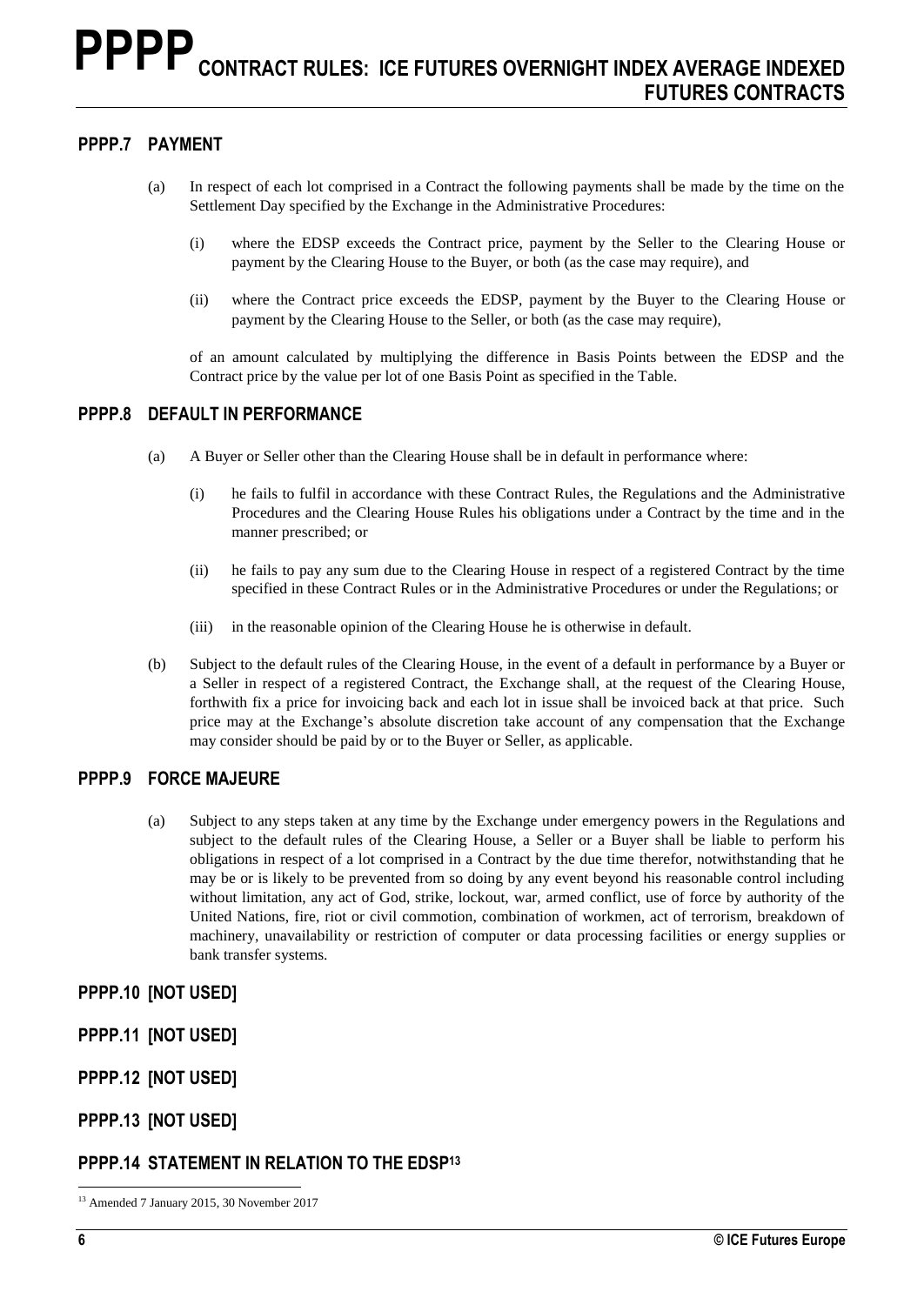(a) The Exchange draws the following statement to the attention of potential users of its One Month EONIA Indexed Contract. Members should ensure that their clients are made aware of the statement.

"Statement in relation to the EDSP

The Exchange Delivery Settlement Price ("EDSP") of the One Month EONIA Indexed Contract is calculated on the basis of the relevant EONIA rates as described in the relevant Contract Rule. Potential users of the One Month EONIA Indexed Contract made available on ICE Futures Europe should familiarise themselves with the relevant Contract Rules of the One Month EONIA Indexed Contract. Potential users should note that, whilst the relevant EONIA rates are publicly available, the detailed calculation procedures in relation to those rates are not published.

Potential users should be aware that EONIA rates to be used in the calculation of a final EDSP will be amended only where the Benchmark Administrator indicates to the Exchange that there is an error in such EONIA rates before the Exchange publishes that final EDSP. In that event, and subject to the relevant Contract Rules of the One Month EONIA Indexed Contract, the requisite corrections to all relevant EONIA rates will be made in order to calculate such final EDSP.

The contracts have a standardised basis point value so that, for hedging purposes, a calculation will need to be made in relation to the hedge ratio to take into account any mismatch between the standardised basis point value and the actual basis point value of the position being hedged, determined by the actual number of days in the accrual period."

(b) The Exchange draws the following statement to the attention of potential users of its One Month SONIA Indexed Contract. Members should ensure that their clients are made aware of the statement.

"Statement in relation to the EDSP

The Exchange Delivery Settlement Price ("EDSP") of the One Month SONIA Indexed Contract is calculated on the basis of the relevant SONIA rates as described in the relevant Contract Rule. Potential users of the One Month SONIA Indexed Contract made available on ICE Futures Europe should familiarise themselves with the relevant Contract Rules of the One Month SONIA Indexed Contract. Potential users should note that, whilst the relevant SONIA rates are publicly available, the detailed calculation procedures in relation to those rates are not published.

Potential users should be aware that SONIA rates to be used in the calculation of a final EDSP will be amended only where the Benchmark Administrator indicates to the Exchange that there is an error in such SONIA rates before the Exchange publishes that final EDSP. In that event, and subject to the relevant Contract Rules of the One Month SONIA Indexed Contract, the requisite corrections to all relevant SONIA rates will be made in order to calculate such final EDSP.

The contracts have a standardised basis point value so that, for hedging purposes, a calculation will need to be made in relation to the hedge ratio to take into account any mismatch between the standardised basis point value and the actual basis point value of the position being hedged, determined by the actual number of days in the accrual period."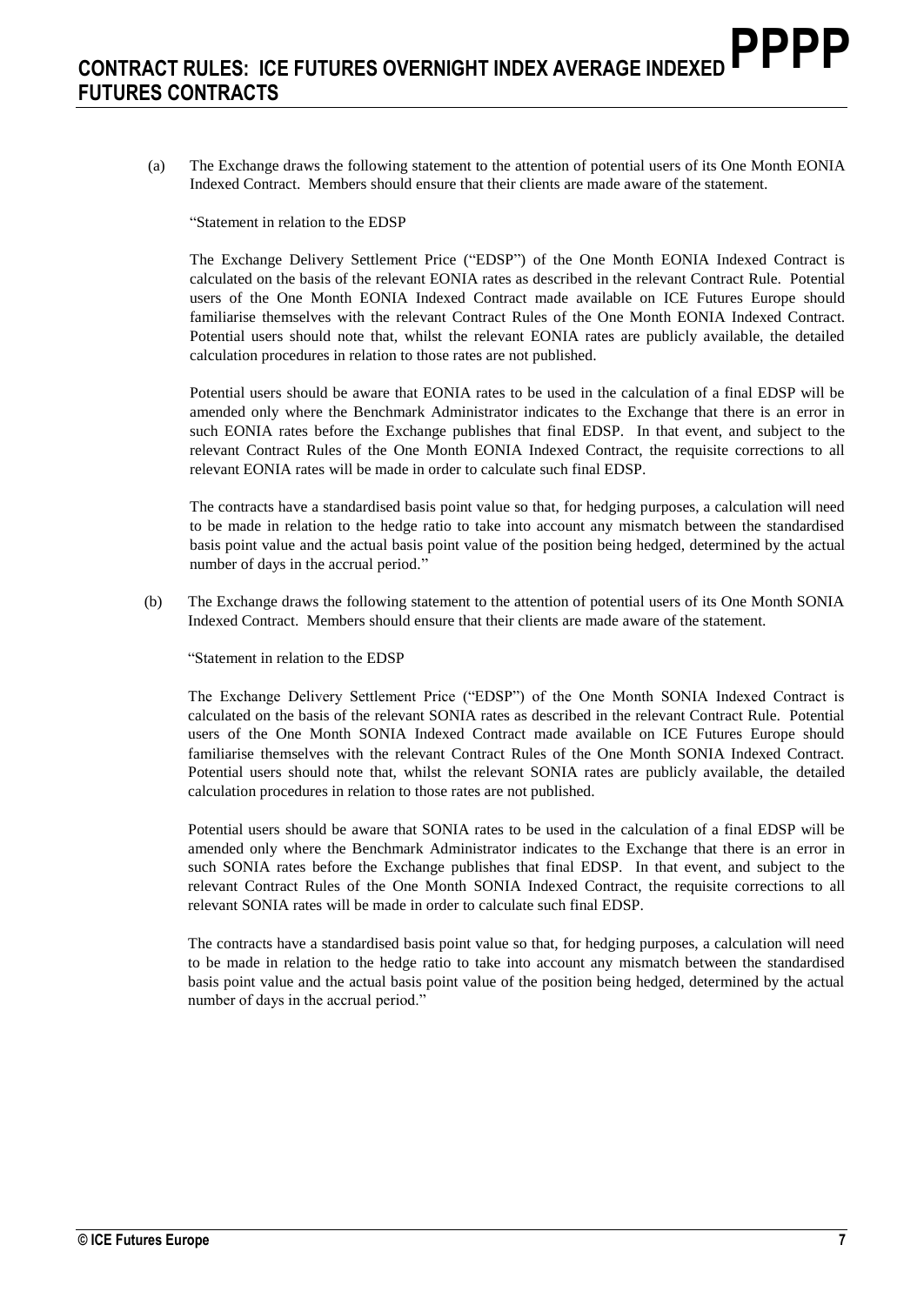#### **TABLE CONTRACT DETAILS SPECIFIED BY THE EXCHANGE FOR ICE FUTURES OVERNIGHT INDEX AVERAGE INDEXED FUTURES CONTRACTS<sup>14</sup>**

#### **SECTION A:**

| Contract                               | <b>One Month EONIA</b>                                   |
|----------------------------------------|----------------------------------------------------------|
|                                        |                                                          |
| Currency specified by the              | Euro $\epsilon$                                          |
| <b>Exchange</b>                        |                                                          |
| Period specified by the                | One Month                                                |
| <b>Exchange</b>                        |                                                          |
| Unit of trading                        | €3,000,000                                               |
| <b>Delivery months</b>                 | All calendar months                                      |
| No. of delivery months                 | A maximum of <b>twelvetwenty</b> four-consecutive        |
| available for trading                  | months                                                   |
| <b>Basis Point value</b> <sup>15</sup> | €25.00                                                   |
|                                        | per lot                                                  |
| <b>Minimum price movement</b>          | Front delivery month: Quarter Basis Point $(6.25)$       |
| (Value)                                | All other delivery months: Half Basis Point ( $E$ 12.50) |
| <b>Minimum EDSP Price</b>              | 0.001%                                                   |
| <b>Increment</b>                       |                                                          |
| Quotation                              | 100.00 minus                                             |
|                                        | rate of interest                                         |
|                                        | Last Business Day of the Calendar Month                  |
| <b>Last Trading Day</b>                |                                                          |
| <b>Interest rate basis</b>             | Actual days/360                                          |
|                                        |                                                          |

<sup>&</sup>lt;sup>14</sup> Amended 7 January 2015, 30 November 2017

<sup>&</sup>lt;sup>15</sup> A one Basis Point change in price has a value equal to the Basis Point value. In respect of Contracts for a one month period, this is equal to the change in gross interest on the unit of trading for 30 days resulting from a 0.01% change in the interest rate i.e. Basis Point value =  $\frac{0.01}{100} \times \frac{30}{360} \times$  Unit of trading. 100 30 360  $\frac{.01}{.02} \times \frac{30}{200} \times$